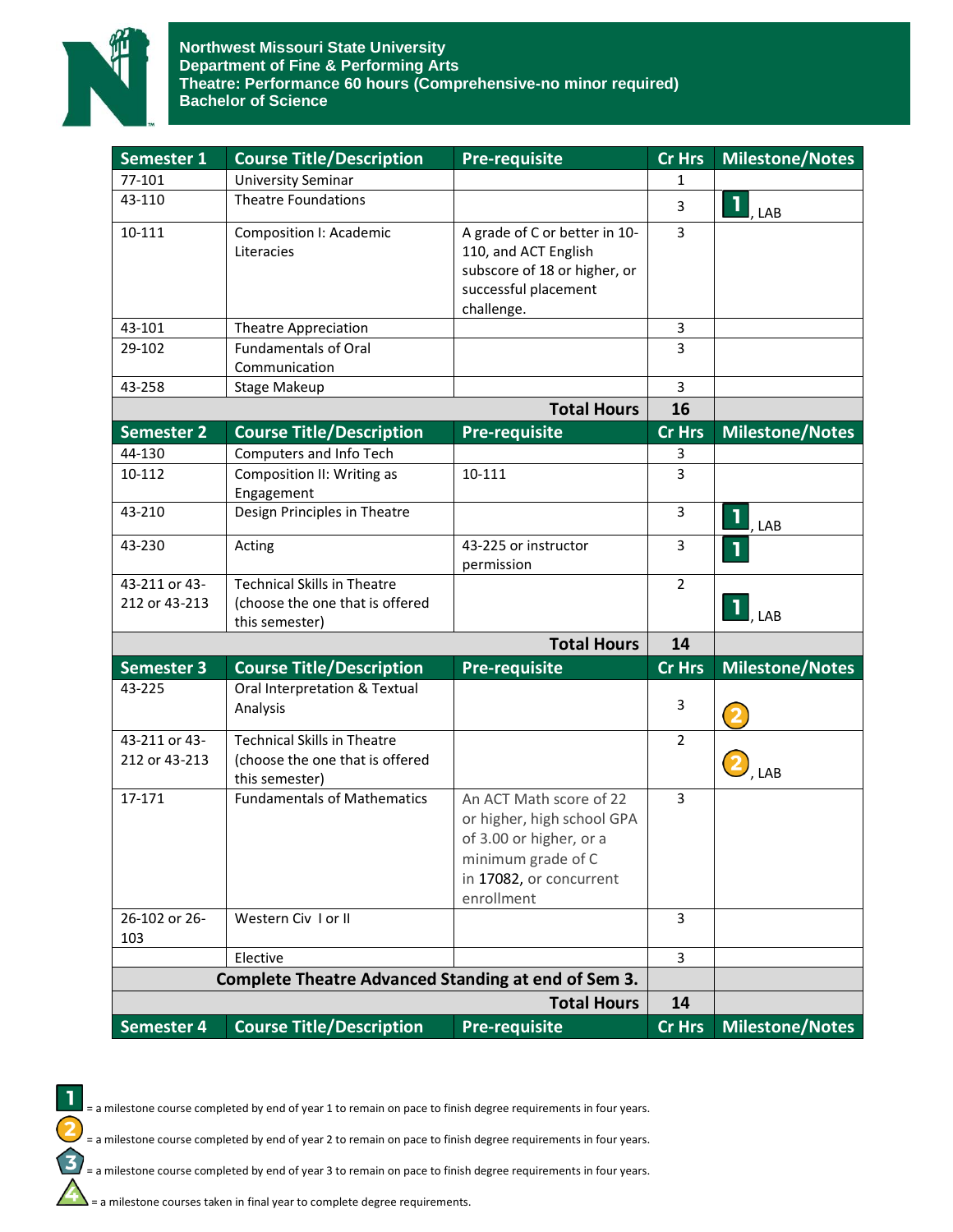

| 43-211 or 43-<br><b>Technical Skills in Theatre</b><br>212 or 43-213<br>(choose the one that is offered<br>2<br>, LAB<br>this semester)<br>Theatre Voice & Movement<br>3<br>43-235<br>43-230 or permission of<br>instructor<br>3<br>Life Science Requirement<br>Life Science Lab Requirement<br>1<br>US to 1877 or US since 1877<br>3<br>33-155 or 156<br>35-101<br><b>General Sociology</b><br>3<br><b>Total Hours</b><br>15<br><b>Cr Hrs</b><br><b>Semester 5</b><br><b>Course Title/Description</b><br>Pre-requisite<br><b>Milestone/Notes</b><br>43-407<br>History of Theatre !<br>3<br>43-110 and 43-230 or<br>Directing<br>3<br>43-373<br>permission of instructor<br>$\overline{\mathbf{3}}$<br>43-305<br>Ind. Practicum in Theatre<br>Approved by instructor<br>$\mathbf{1}$<br>$\mathbf{J}_{\text{LAB}}$<br>34-102<br>Intro to Am Gov & Politics<br>3<br>3<br>10-220<br>Intro to Literature<br><b>Total Hours</b><br>13<br><b>Milestone/Notes</b><br><b>Course Title/Description</b><br>Semester 6<br><b>Pre-requisite</b><br><b>Cr Hrs</b><br>History of Theatre II<br>43-408<br>3<br>43-497<br>Permission of chair<br>3<br><b>Theatre Capstone</b><br><b>Physical Science Requirement</b><br>3<br>Physical Sci Lab Requirement<br>1<br>43-330 OR<br><b>Advanced Acting OR</b><br>3<br>43-230 or instructor<br>43-335<br>Acting Period Styles/Techniques<br>approval<br>Ind. Practicum in Theatre<br>Approved by instructor<br>$\mathbf{1}$<br>43-305<br>$\mathbf{J}_{\mathsf{LAB}}$<br>Theatre Elective (300+) Creative<br>43-460<br>Approved by adviser<br>3<br>Dramatics recommended if<br>available<br><b>Total Hours</b><br>17<br><b>Course Title/Description</b><br><b>Pre-requisite</b><br><b>Milestone/Notes</b><br><b>Semester 7</b><br><b>Cr Hrs</b><br>Psychology<br>08-103<br>3<br>Electives (300+)<br>$\boldsymbol{6}$<br>43-prefix<br>Theatre Elective (300+)<br>Approved by adviser<br>3<br>Ind. Practicum in Theatre<br>Approved by instructor<br>$\mathbf 1$<br>43-305<br>LAB<br>Approved Non-Theatre<br>Approved by adviser<br>3<br>Performance Elective<br><b>Total Hours</b><br>16<br><b>Semester 8</b><br><b>Course Title/Description</b><br><b>Pre-requisite</b><br><b>Cr Hrs</b><br><b>Milestone/Notes</b> |  |  |  |
|---------------------------------------------------------------------------------------------------------------------------------------------------------------------------------------------------------------------------------------------------------------------------------------------------------------------------------------------------------------------------------------------------------------------------------------------------------------------------------------------------------------------------------------------------------------------------------------------------------------------------------------------------------------------------------------------------------------------------------------------------------------------------------------------------------------------------------------------------------------------------------------------------------------------------------------------------------------------------------------------------------------------------------------------------------------------------------------------------------------------------------------------------------------------------------------------------------------------------------------------------------------------------------------------------------------------------------------------------------------------------------------------------------------------------------------------------------------------------------------------------------------------------------------------------------------------------------------------------------------------------------------------------------------------------------------------------------------------------------------------------------------------------------------------------------------------------------------------------------------------------------------------------------------------------------------------------------------------------------------------------------------------------------------------------------------------------------------------------------------------------------------------------------------------------------------------------------------------------------------------|--|--|--|
|                                                                                                                                                                                                                                                                                                                                                                                                                                                                                                                                                                                                                                                                                                                                                                                                                                                                                                                                                                                                                                                                                                                                                                                                                                                                                                                                                                                                                                                                                                                                                                                                                                                                                                                                                                                                                                                                                                                                                                                                                                                                                                                                                                                                                                             |  |  |  |
|                                                                                                                                                                                                                                                                                                                                                                                                                                                                                                                                                                                                                                                                                                                                                                                                                                                                                                                                                                                                                                                                                                                                                                                                                                                                                                                                                                                                                                                                                                                                                                                                                                                                                                                                                                                                                                                                                                                                                                                                                                                                                                                                                                                                                                             |  |  |  |
|                                                                                                                                                                                                                                                                                                                                                                                                                                                                                                                                                                                                                                                                                                                                                                                                                                                                                                                                                                                                                                                                                                                                                                                                                                                                                                                                                                                                                                                                                                                                                                                                                                                                                                                                                                                                                                                                                                                                                                                                                                                                                                                                                                                                                                             |  |  |  |
|                                                                                                                                                                                                                                                                                                                                                                                                                                                                                                                                                                                                                                                                                                                                                                                                                                                                                                                                                                                                                                                                                                                                                                                                                                                                                                                                                                                                                                                                                                                                                                                                                                                                                                                                                                                                                                                                                                                                                                                                                                                                                                                                                                                                                                             |  |  |  |
|                                                                                                                                                                                                                                                                                                                                                                                                                                                                                                                                                                                                                                                                                                                                                                                                                                                                                                                                                                                                                                                                                                                                                                                                                                                                                                                                                                                                                                                                                                                                                                                                                                                                                                                                                                                                                                                                                                                                                                                                                                                                                                                                                                                                                                             |  |  |  |
|                                                                                                                                                                                                                                                                                                                                                                                                                                                                                                                                                                                                                                                                                                                                                                                                                                                                                                                                                                                                                                                                                                                                                                                                                                                                                                                                                                                                                                                                                                                                                                                                                                                                                                                                                                                                                                                                                                                                                                                                                                                                                                                                                                                                                                             |  |  |  |
|                                                                                                                                                                                                                                                                                                                                                                                                                                                                                                                                                                                                                                                                                                                                                                                                                                                                                                                                                                                                                                                                                                                                                                                                                                                                                                                                                                                                                                                                                                                                                                                                                                                                                                                                                                                                                                                                                                                                                                                                                                                                                                                                                                                                                                             |  |  |  |
|                                                                                                                                                                                                                                                                                                                                                                                                                                                                                                                                                                                                                                                                                                                                                                                                                                                                                                                                                                                                                                                                                                                                                                                                                                                                                                                                                                                                                                                                                                                                                                                                                                                                                                                                                                                                                                                                                                                                                                                                                                                                                                                                                                                                                                             |  |  |  |
|                                                                                                                                                                                                                                                                                                                                                                                                                                                                                                                                                                                                                                                                                                                                                                                                                                                                                                                                                                                                                                                                                                                                                                                                                                                                                                                                                                                                                                                                                                                                                                                                                                                                                                                                                                                                                                                                                                                                                                                                                                                                                                                                                                                                                                             |  |  |  |
|                                                                                                                                                                                                                                                                                                                                                                                                                                                                                                                                                                                                                                                                                                                                                                                                                                                                                                                                                                                                                                                                                                                                                                                                                                                                                                                                                                                                                                                                                                                                                                                                                                                                                                                                                                                                                                                                                                                                                                                                                                                                                                                                                                                                                                             |  |  |  |
|                                                                                                                                                                                                                                                                                                                                                                                                                                                                                                                                                                                                                                                                                                                                                                                                                                                                                                                                                                                                                                                                                                                                                                                                                                                                                                                                                                                                                                                                                                                                                                                                                                                                                                                                                                                                                                                                                                                                                                                                                                                                                                                                                                                                                                             |  |  |  |
|                                                                                                                                                                                                                                                                                                                                                                                                                                                                                                                                                                                                                                                                                                                                                                                                                                                                                                                                                                                                                                                                                                                                                                                                                                                                                                                                                                                                                                                                                                                                                                                                                                                                                                                                                                                                                                                                                                                                                                                                                                                                                                                                                                                                                                             |  |  |  |
|                                                                                                                                                                                                                                                                                                                                                                                                                                                                                                                                                                                                                                                                                                                                                                                                                                                                                                                                                                                                                                                                                                                                                                                                                                                                                                                                                                                                                                                                                                                                                                                                                                                                                                                                                                                                                                                                                                                                                                                                                                                                                                                                                                                                                                             |  |  |  |
|                                                                                                                                                                                                                                                                                                                                                                                                                                                                                                                                                                                                                                                                                                                                                                                                                                                                                                                                                                                                                                                                                                                                                                                                                                                                                                                                                                                                                                                                                                                                                                                                                                                                                                                                                                                                                                                                                                                                                                                                                                                                                                                                                                                                                                             |  |  |  |
|                                                                                                                                                                                                                                                                                                                                                                                                                                                                                                                                                                                                                                                                                                                                                                                                                                                                                                                                                                                                                                                                                                                                                                                                                                                                                                                                                                                                                                                                                                                                                                                                                                                                                                                                                                                                                                                                                                                                                                                                                                                                                                                                                                                                                                             |  |  |  |
|                                                                                                                                                                                                                                                                                                                                                                                                                                                                                                                                                                                                                                                                                                                                                                                                                                                                                                                                                                                                                                                                                                                                                                                                                                                                                                                                                                                                                                                                                                                                                                                                                                                                                                                                                                                                                                                                                                                                                                                                                                                                                                                                                                                                                                             |  |  |  |
|                                                                                                                                                                                                                                                                                                                                                                                                                                                                                                                                                                                                                                                                                                                                                                                                                                                                                                                                                                                                                                                                                                                                                                                                                                                                                                                                                                                                                                                                                                                                                                                                                                                                                                                                                                                                                                                                                                                                                                                                                                                                                                                                                                                                                                             |  |  |  |
|                                                                                                                                                                                                                                                                                                                                                                                                                                                                                                                                                                                                                                                                                                                                                                                                                                                                                                                                                                                                                                                                                                                                                                                                                                                                                                                                                                                                                                                                                                                                                                                                                                                                                                                                                                                                                                                                                                                                                                                                                                                                                                                                                                                                                                             |  |  |  |
|                                                                                                                                                                                                                                                                                                                                                                                                                                                                                                                                                                                                                                                                                                                                                                                                                                                                                                                                                                                                                                                                                                                                                                                                                                                                                                                                                                                                                                                                                                                                                                                                                                                                                                                                                                                                                                                                                                                                                                                                                                                                                                                                                                                                                                             |  |  |  |
|                                                                                                                                                                                                                                                                                                                                                                                                                                                                                                                                                                                                                                                                                                                                                                                                                                                                                                                                                                                                                                                                                                                                                                                                                                                                                                                                                                                                                                                                                                                                                                                                                                                                                                                                                                                                                                                                                                                                                                                                                                                                                                                                                                                                                                             |  |  |  |
|                                                                                                                                                                                                                                                                                                                                                                                                                                                                                                                                                                                                                                                                                                                                                                                                                                                                                                                                                                                                                                                                                                                                                                                                                                                                                                                                                                                                                                                                                                                                                                                                                                                                                                                                                                                                                                                                                                                                                                                                                                                                                                                                                                                                                                             |  |  |  |
|                                                                                                                                                                                                                                                                                                                                                                                                                                                                                                                                                                                                                                                                                                                                                                                                                                                                                                                                                                                                                                                                                                                                                                                                                                                                                                                                                                                                                                                                                                                                                                                                                                                                                                                                                                                                                                                                                                                                                                                                                                                                                                                                                                                                                                             |  |  |  |
|                                                                                                                                                                                                                                                                                                                                                                                                                                                                                                                                                                                                                                                                                                                                                                                                                                                                                                                                                                                                                                                                                                                                                                                                                                                                                                                                                                                                                                                                                                                                                                                                                                                                                                                                                                                                                                                                                                                                                                                                                                                                                                                                                                                                                                             |  |  |  |
|                                                                                                                                                                                                                                                                                                                                                                                                                                                                                                                                                                                                                                                                                                                                                                                                                                                                                                                                                                                                                                                                                                                                                                                                                                                                                                                                                                                                                                                                                                                                                                                                                                                                                                                                                                                                                                                                                                                                                                                                                                                                                                                                                                                                                                             |  |  |  |
|                                                                                                                                                                                                                                                                                                                                                                                                                                                                                                                                                                                                                                                                                                                                                                                                                                                                                                                                                                                                                                                                                                                                                                                                                                                                                                                                                                                                                                                                                                                                                                                                                                                                                                                                                                                                                                                                                                                                                                                                                                                                                                                                                                                                                                             |  |  |  |
|                                                                                                                                                                                                                                                                                                                                                                                                                                                                                                                                                                                                                                                                                                                                                                                                                                                                                                                                                                                                                                                                                                                                                                                                                                                                                                                                                                                                                                                                                                                                                                                                                                                                                                                                                                                                                                                                                                                                                                                                                                                                                                                                                                                                                                             |  |  |  |
|                                                                                                                                                                                                                                                                                                                                                                                                                                                                                                                                                                                                                                                                                                                                                                                                                                                                                                                                                                                                                                                                                                                                                                                                                                                                                                                                                                                                                                                                                                                                                                                                                                                                                                                                                                                                                                                                                                                                                                                                                                                                                                                                                                                                                                             |  |  |  |
|                                                                                                                                                                                                                                                                                                                                                                                                                                                                                                                                                                                                                                                                                                                                                                                                                                                                                                                                                                                                                                                                                                                                                                                                                                                                                                                                                                                                                                                                                                                                                                                                                                                                                                                                                                                                                                                                                                                                                                                                                                                                                                                                                                                                                                             |  |  |  |
|                                                                                                                                                                                                                                                                                                                                                                                                                                                                                                                                                                                                                                                                                                                                                                                                                                                                                                                                                                                                                                                                                                                                                                                                                                                                                                                                                                                                                                                                                                                                                                                                                                                                                                                                                                                                                                                                                                                                                                                                                                                                                                                                                                                                                                             |  |  |  |
|                                                                                                                                                                                                                                                                                                                                                                                                                                                                                                                                                                                                                                                                                                                                                                                                                                                                                                                                                                                                                                                                                                                                                                                                                                                                                                                                                                                                                                                                                                                                                                                                                                                                                                                                                                                                                                                                                                                                                                                                                                                                                                                                                                                                                                             |  |  |  |
|                                                                                                                                                                                                                                                                                                                                                                                                                                                                                                                                                                                                                                                                                                                                                                                                                                                                                                                                                                                                                                                                                                                                                                                                                                                                                                                                                                                                                                                                                                                                                                                                                                                                                                                                                                                                                                                                                                                                                                                                                                                                                                                                                                                                                                             |  |  |  |
|                                                                                                                                                                                                                                                                                                                                                                                                                                                                                                                                                                                                                                                                                                                                                                                                                                                                                                                                                                                                                                                                                                                                                                                                                                                                                                                                                                                                                                                                                                                                                                                                                                                                                                                                                                                                                                                                                                                                                                                                                                                                                                                                                                                                                                             |  |  |  |
|                                                                                                                                                                                                                                                                                                                                                                                                                                                                                                                                                                                                                                                                                                                                                                                                                                                                                                                                                                                                                                                                                                                                                                                                                                                                                                                                                                                                                                                                                                                                                                                                                                                                                                                                                                                                                                                                                                                                                                                                                                                                                                                                                                                                                                             |  |  |  |
|                                                                                                                                                                                                                                                                                                                                                                                                                                                                                                                                                                                                                                                                                                                                                                                                                                                                                                                                                                                                                                                                                                                                                                                                                                                                                                                                                                                                                                                                                                                                                                                                                                                                                                                                                                                                                                                                                                                                                                                                                                                                                                                                                                                                                                             |  |  |  |
|                                                                                                                                                                                                                                                                                                                                                                                                                                                                                                                                                                                                                                                                                                                                                                                                                                                                                                                                                                                                                                                                                                                                                                                                                                                                                                                                                                                                                                                                                                                                                                                                                                                                                                                                                                                                                                                                                                                                                                                                                                                                                                                                                                                                                                             |  |  |  |
|                                                                                                                                                                                                                                                                                                                                                                                                                                                                                                                                                                                                                                                                                                                                                                                                                                                                                                                                                                                                                                                                                                                                                                                                                                                                                                                                                                                                                                                                                                                                                                                                                                                                                                                                                                                                                                                                                                                                                                                                                                                                                                                                                                                                                                             |  |  |  |
|                                                                                                                                                                                                                                                                                                                                                                                                                                                                                                                                                                                                                                                                                                                                                                                                                                                                                                                                                                                                                                                                                                                                                                                                                                                                                                                                                                                                                                                                                                                                                                                                                                                                                                                                                                                                                                                                                                                                                                                                                                                                                                                                                                                                                                             |  |  |  |
|                                                                                                                                                                                                                                                                                                                                                                                                                                                                                                                                                                                                                                                                                                                                                                                                                                                                                                                                                                                                                                                                                                                                                                                                                                                                                                                                                                                                                                                                                                                                                                                                                                                                                                                                                                                                                                                                                                                                                                                                                                                                                                                                                                                                                                             |  |  |  |
|                                                                                                                                                                                                                                                                                                                                                                                                                                                                                                                                                                                                                                                                                                                                                                                                                                                                                                                                                                                                                                                                                                                                                                                                                                                                                                                                                                                                                                                                                                                                                                                                                                                                                                                                                                                                                                                                                                                                                                                                                                                                                                                                                                                                                                             |  |  |  |
|                                                                                                                                                                                                                                                                                                                                                                                                                                                                                                                                                                                                                                                                                                                                                                                                                                                                                                                                                                                                                                                                                                                                                                                                                                                                                                                                                                                                                                                                                                                                                                                                                                                                                                                                                                                                                                                                                                                                                                                                                                                                                                                                                                                                                                             |  |  |  |
|                                                                                                                                                                                                                                                                                                                                                                                                                                                                                                                                                                                                                                                                                                                                                                                                                                                                                                                                                                                                                                                                                                                                                                                                                                                                                                                                                                                                                                                                                                                                                                                                                                                                                                                                                                                                                                                                                                                                                                                                                                                                                                                                                                                                                                             |  |  |  |
|                                                                                                                                                                                                                                                                                                                                                                                                                                                                                                                                                                                                                                                                                                                                                                                                                                                                                                                                                                                                                                                                                                                                                                                                                                                                                                                                                                                                                                                                                                                                                                                                                                                                                                                                                                                                                                                                                                                                                                                                                                                                                                                                                                                                                                             |  |  |  |
|                                                                                                                                                                                                                                                                                                                                                                                                                                                                                                                                                                                                                                                                                                                                                                                                                                                                                                                                                                                                                                                                                                                                                                                                                                                                                                                                                                                                                                                                                                                                                                                                                                                                                                                                                                                                                                                                                                                                                                                                                                                                                                                                                                                                                                             |  |  |  |
|                                                                                                                                                                                                                                                                                                                                                                                                                                                                                                                                                                                                                                                                                                                                                                                                                                                                                                                                                                                                                                                                                                                                                                                                                                                                                                                                                                                                                                                                                                                                                                                                                                                                                                                                                                                                                                                                                                                                                                                                                                                                                                                                                                                                                                             |  |  |  |



= a milestone course completed by end of year 1 to remain on pace to finish degree requirements in four years.

= a milestone course completed by end of year 2 to remain on pace to finish degree requirements in four years.

= a milestone course completed by end of year 3 to remain on pace to finish degree requirements in four years.

= a milestone courses taken in final year to complete degree requirements.